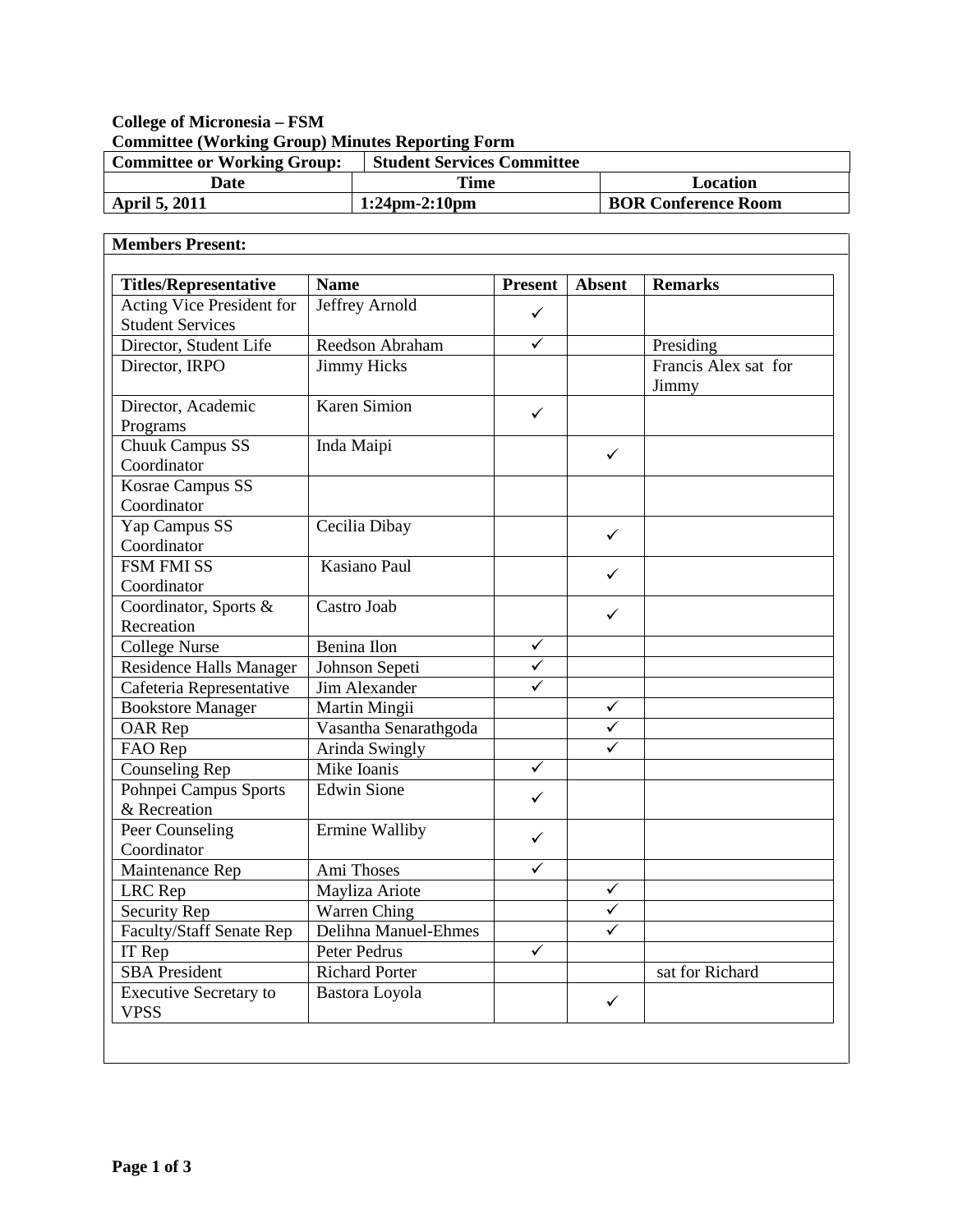**Agenda/Major Topics of Discussion:**

- **1. Quick information sharing on Founding Day**
- **2. Spring 2011 Graduation**
- **3. Final discussion/endorsement of Student Activity Fund**
- **4. Student Complaint Process Update**
- **5. Others**

#### **Discussion of Agenda/Information Sharing:**

### **The Chair thanked and welcomed everyone and asked Dalihda Waltu to say an opening prayer.**

- 1. Quick information sharing on Founding Day
	- *a. Members discussed both positive and negative feedback that comes up regarding founding day activities*
	- *b. Sepeti shared his concern and apologized regarding the dorm community for not being where the float started off on time due to various reasons*
- 2. Spring 2011 Graduation
	- *a. The set date us May 13, 2011*
	- *b. Proposed time is 10:00am*
	- *c. Venue is Main Gym*
	- *d. Proposed for Guest Speaker – a list will be sent to the graduating students for final selection*
		- *i. Secretary, Casiano Shoniber*
		- *ii. Dr. Rufino Mauricio*
		- *iii. Fr. Julio Angkel*
		- *iv. Pohnpei Campus Director Penny Weilbacher*
		- *v. PUC General Manager Felciano Perman*
	- *e. Master of Ceremony- proposed student council, tabled for further discussion on the next meeting*
	- *f. Invocation – proposed Fr. Julio Angkel*
	- *g. Benediction – proposed Rev. Kodaro Lorrin*
- *3.* Final discussion/endorsement of Student Activity Fund *Members tabled for further discussion on the next meeting.*
- *4.* Student Complaint Process Update *The Chair recommended that Bastora and Karen inserted the comments made by the curriculum committee to be submitted to the members for review and endorsement.*
- 5. Others

*The college Nurse invited everyone to attend the Health Fair tomorrow 4/6/11 infront of the LRC building.*

## **Comments/Upcoming Meeting Date & Time/Etc.:**

### **Handouts/Documents Referenced:**

• *Meeting agenda*

### **College Web Site Link:**

| <b>Prepared by:</b>                      | <b>Mike Ioanis</b> | <b>Date Distributed:</b> | <b>April 7, 2011</b> |  |
|------------------------------------------|--------------------|--------------------------|----------------------|--|
|                                          |                    |                          |                      |  |
| Approval of Minutes Process & Responses: |                    |                          |                      |  |